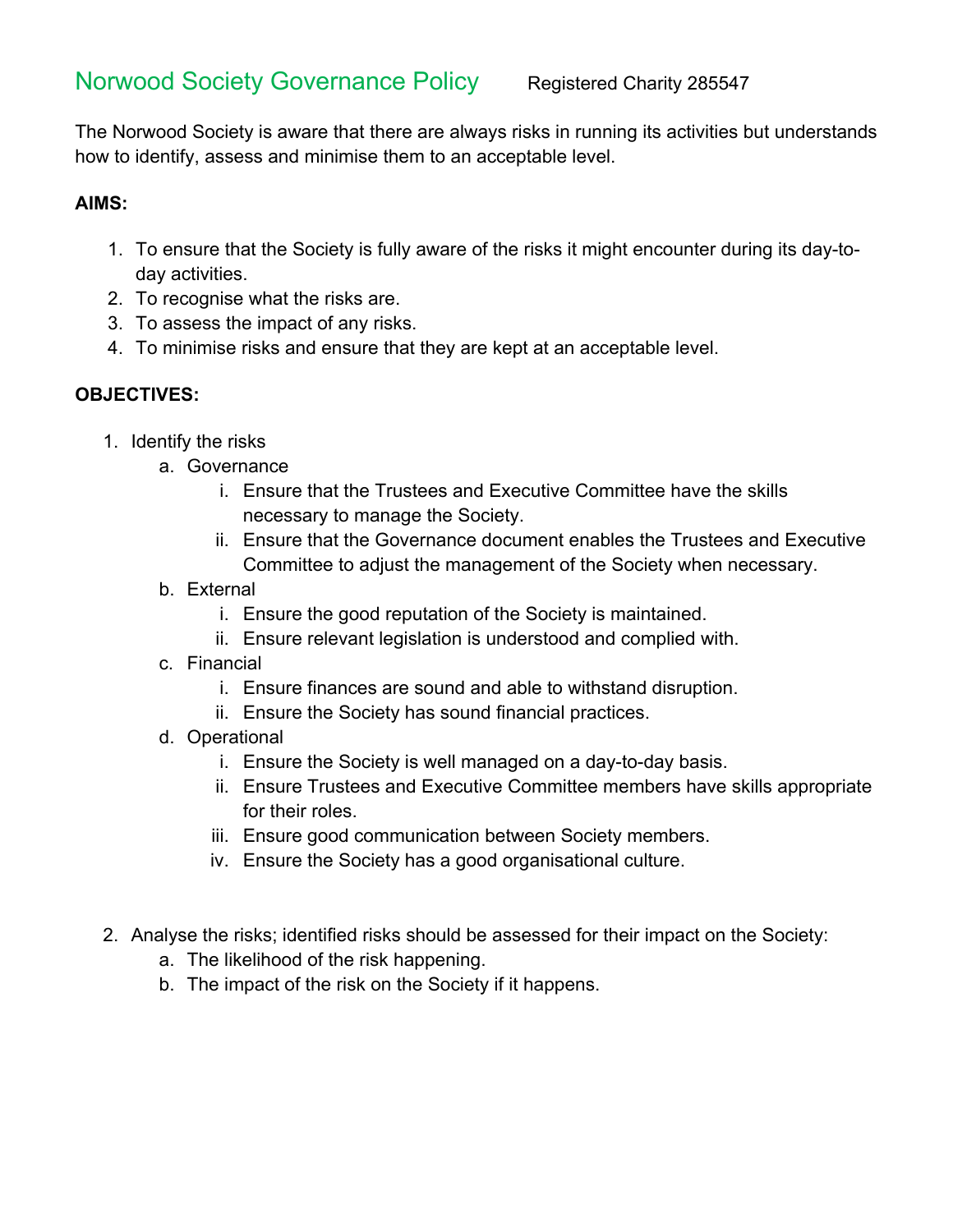#### **PROCEDURE**

1. Each risk is scored for its likelihood of occurring and its impact on the Society.

## **Score Likelihood of risk occurring**

- 1 Rare: not likely to happen or will only happen in exceptional circumstances.
- 2 Unlikely: not expected to happen, but there is a remote possibility that it will occur.
- 3 Possible: may occur on some occasions, but not frequently.
- 4 Likely: is likely to occur or will happen on more occasions than not.
- 5 Certain: Likely to occur in the majority of cases.

#### **Impact**

| <b>Score Level of impact</b> |               | Possible consequences if risk occurs                                                                                                                                                                                                                                                        |
|------------------------------|---------------|---------------------------------------------------------------------------------------------------------------------------------------------------------------------------------------------------------------------------------------------------------------------------------------------|
| $\mathbf 1$                  | Insignificant | No impact on service<br>No impact on reputation<br>$\bullet$<br>Complaint unlikely<br>$\bullet$<br>Litigation risk remote<br>$\bullet$                                                                                                                                                      |
| 2                            | Minor         | Slight impact on service<br>$\bullet$<br>Slight impact on reputation<br>$\bullet$<br>Complaint possible<br>$\bullet$<br>Litigation possible<br>$\bullet$                                                                                                                                    |
| 3                            | Moderate      | Some service disruption<br>$\bullet$<br>Potential for adverse publicity – avoidable with careful handling<br>$\bullet$<br>Complaint probable<br>$\bullet$<br>Litigation probable<br>$\bullet$                                                                                               |
| 4                            | Significant   | Service disrupted<br>$\bullet$<br>Adverse publicity not avoidable (local media)<br>$\bullet$<br>Complaint probable<br>$\bullet$<br>Litigation probable<br>$\bullet$                                                                                                                         |
| 5                            | Major         | Service interrupted for significant time<br>$\bullet$<br>Major adverse publicity not avoidable (national media)<br>$\bullet$<br>Major litigation expected<br>$\bullet$<br>Resignation of senior management and board<br>$\bullet$<br>Widespread loss of beneficiary confidence<br>$\bullet$ |

If one or more of these consequences is possible give it the related score.